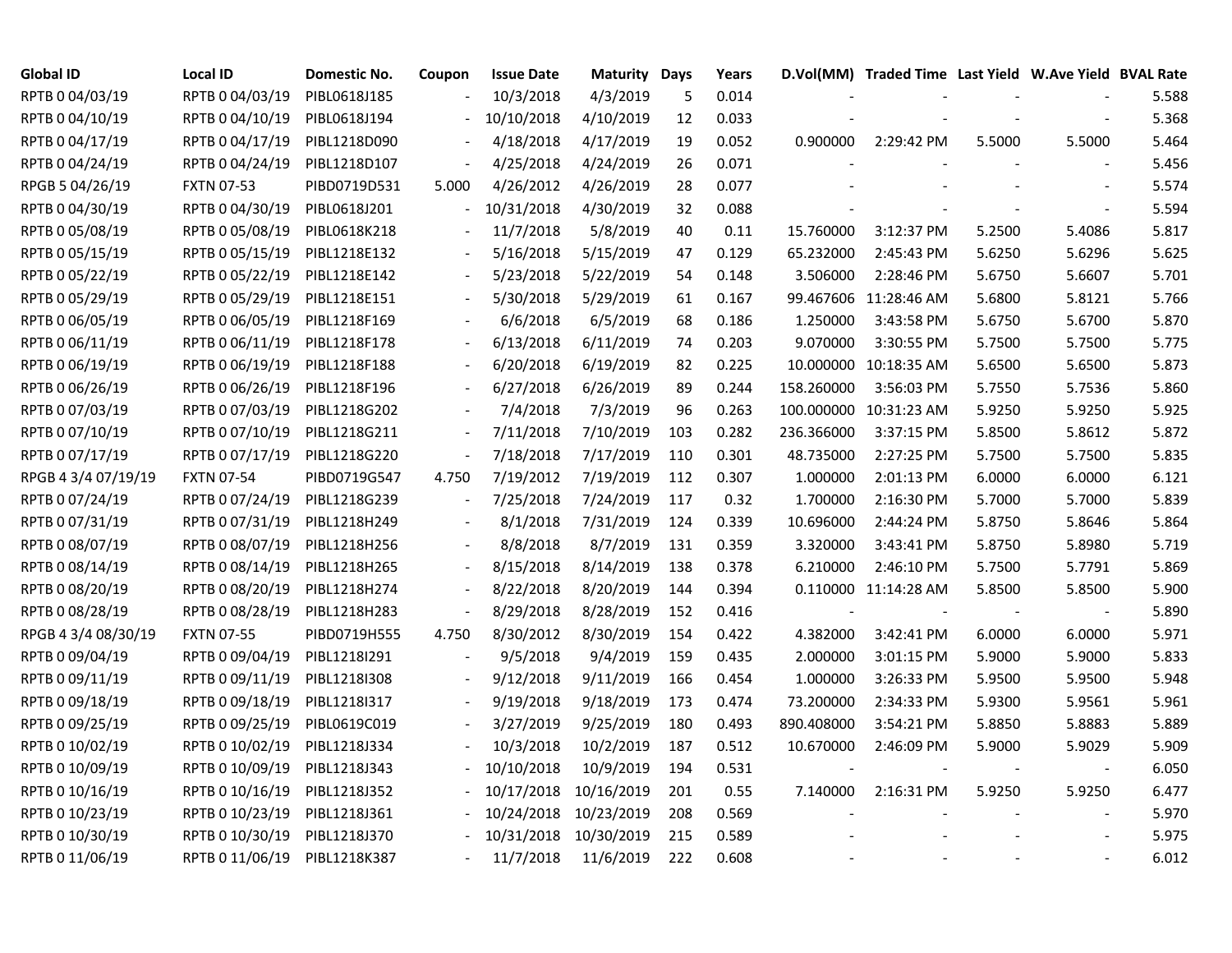| Global ID           | <b>Local ID</b>   | <b>Domestic No.</b> | Coupon                   | <b>Issue Date</b>     | <b>Maturity Days</b> |     | Years |                          | D.Vol(MM) Traded Time Last Yield W.Ave Yield BVAL Rate |        |                          |       |
|---------------------|-------------------|---------------------|--------------------------|-----------------------|----------------------|-----|-------|--------------------------|--------------------------------------------------------|--------|--------------------------|-------|
| RPTB 0 11/13/19     | RPTB 0 11/13/19   | PIBL1218K396        |                          | 11/14/2018 11/13/2019 |                      | 229 | 0.627 |                          |                                                        |        |                          | 5.971 |
| RPTB 0 11/20/19     | RPTB 0 11/20/19   | PIBL1218K403        |                          | 11/21/2018 11/20/2019 |                      | 236 | 0.646 |                          | 4.000000 10:22:18 AM                                   | 5.9750 | 5.9750                   | 6.050 |
| RPGB 37/8 11/22/19  | <b>FXTN 07-56</b> | PIBD0719K560        | 3.875                    | 11/22/2012 11/22/2019 |                      | 238 | 0.652 | 1,214.852000             | 3:47:35 PM                                             | 6.0000 | 5.9855                   | 6.001 |
| RPTB 0 11/27/19     | RPTB 0 11/27/19   | PIBL1218K412        |                          | 11/28/2018            | 11/27/2019           | 243 | 0.665 |                          |                                                        |        |                          | 6.022 |
| RPTB 0 12/04/19     | RPTB 0 12/04/19   | PIBL1218L420        |                          | 12/5/2018             | 12/4/2019            | 250 | 0.684 | 2.000000                 | 2:42:13 PM                                             | 5.9000 | 5.9000                   | 6.075 |
| RPTB 0 12/11/19     | RPTB 0 12/11/19   | PIBL1218L439        | $\overline{\phantom{a}}$ | 12/12/2018            | 12/11/2019           | 257 | 0.704 |                          |                                                        |        |                          | 6.094 |
| RPTB 0 01/08/20     | RPTB 0 01/08/20   | PIBL1219A019        |                          | 1/9/2019              | 1/8/2020             | 285 | 0.78  | 5.760000                 | 2:19:53 PM                                             | 5.9500 | 5.9567                   | 6.027 |
| RPGB 3 3/8 01/12/20 | <b>FXTN 03-22</b> | PIBD0320A229        | 3.375                    | 1/12/2017             | 1/12/2020            | 289 | 0.791 |                          | 0.500000 10:28:20 AM                                   | 5.8800 | 5.8800                   | 6.048 |
| RPTB 0 01/15/20     | RPTB 0 01/15/20   | PIBL1219A028        |                          | 1/16/2019             | 1/15/2020            | 292 | 0.799 | 2.070000                 | 3:58:09 PM                                             | 5.9850 | 5.9850                   | 6.021 |
| RPTB 0 01/22/20     | RPTB 0 01/22/20   | PIBL1219A037        |                          | 1/23/2019             | 1/22/2020            | 299 | 0.819 | 4.880000                 | 2:57:53 PM                                             | 5.9950 | 5.9950                   | 6.023 |
| RPTB 0 01/29/20     | RPTB 0 01/29/20   | PIBL1219A046        | $\overline{\phantom{a}}$ | 1/30/2019             | 1/29/2020            | 306 | 0.838 | 10.410000                | 2:56:33 PM                                             | 6.0500 | 6.0500                   | 5.951 |
| RPTB 0 02/05/20     | RPTB 0 02/05/20   | PIBL1219B054        | $\overline{\phantom{a}}$ | 2/6/2019              | 2/5/2020             | 313 | 0.857 | 43.786000                | 2:19:22 PM                                             | 5.9900 | 5.9892                   | 6.043 |
| RPTB 0 02/12/20     | RPTB 0 02/12/20   | PIBL1219B063        | $\overline{\phantom{a}}$ | 2/13/2019             | 2/12/2020            | 320 | 0.876 | 17.111000                | 2:24:12 PM                                             | 5.7500 | 6.0355                   | 6.114 |
| RPGB 7 3/4 02/18/20 | <b>FXTN 10-50</b> | PIBD1020B508        | 7.750                    | 2/18/2010             | 2/18/2020            | 326 | 0.893 |                          |                                                        |        |                          | 5.815 |
| RPTB 0 02/19/20     | RPTB 0 02/19/20   | PIBL1219B072        |                          | 2/20/2019             | 2/19/2020            | 327 | 0.895 |                          |                                                        |        | $\overline{\phantom{a}}$ | 6.112 |
| RPTB 0 03/11/20     | RPTB 0 03/11/20   | PIBL1219C106        |                          | 3/13/2019             | 3/11/2020            | 348 | 0.953 |                          | 17.630000 10:41:10 AM                                  | 5.9500 | 5.9273                   | 6.079 |
| RPTB 0 03/18/20     | RPTB 0 03/18/20   | PIBL1219C115        |                          | 3/20/2019             | 3/18/2020            | 355 | 0.972 | 28.873000                | 3:16:20 PM                                             | 5.9500 | 5.9265                   | 6.092 |
| RPTB 0 03/25/20     | RPTB 0 03/25/20   | PIBL1219C124        | $\overline{\phantom{a}}$ | 3/27/2019             | 3/25/2020            | 362 | 0.991 | 10.435000                | 3:05:49 PM                                             | 5.9000 | 5.9430                   | 6.024 |
| RPGB 4 1/4 04/11/20 | RTB 03-08         | PIID0320D087        | 4.250                    | 4/11/2017             | 4/11/2020            | 379 | 1.038 | 4,952.160000             | 3:54:19 PM                                             | 5.8000 | 5.7278                   | 5.783 |
| RPGB 7 1/4 08/19/20 | RTB 10-01         | PIID1020H015        | 7.250                    | 8/19/2010             | 8/19/2020            | 509 | 1.394 | 1.500000                 | 3:33:19 PM                                             | 5.7500 | 5.8667                   | 5.880 |
| RPGB 3 3/8 08/20/20 | <b>FXTN 05-73</b> | PIBD0520H735        | 3.375                    | 8/20/2015             | 8/20/2020            | 510 | 1.396 |                          | 17.028400 11:04:12 AM                                  | 5.9000 | 5.6859                   | 5.968 |
| RPGB 6 1/8 09/16/20 | <b>FXTN 10-51</b> | PIBD1020I510        | 6.125                    | 9/16/2010             | 9/16/2020            | 537 | 1.47  |                          |                                                        |        | $\blacksquare$           | 5.949 |
| RPGB 5 7/8 12/16/20 | <b>FXTN 10-52</b> | PIBD1020L525        | 5.875                    | 12/16/2010            | 12/16/2020           | 628 | 1.719 |                          | 3.203000 11:15:11 AM                                   | 5.9000 | 5.9000                   | 5.910 |
| RPGB 4 1/4 01/25/21 | <b>FXTN 03-23</b> | PIBD0321A236        | 4.250                    | 1/25/2018             | 1/25/2021            | 668 | 1.829 |                          | 120.000000 11:51:25 AM                                 | 5.7200 | 5.6929                   | 5.687 |
| RPGB 7 3/8 03/03/21 | RTB 10-02         | PIID1021C027        | 7.375                    | 3/3/2011              | 3/3/2021             | 705 | 1.93  | 1.750000                 | 3:33:15 PM                                             | 5.7500 | 5.7500                   | 5.983 |
| RPGB 3 1/2 03/20/21 | <b>FXTN 07-57</b> | PIBD0721C574        | 3.500                    | 3/20/2014             | 3/20/2021            | 722 | 1.977 | 278.833000               | 3:33:58 PM                                             | 5.7500 | 5.7685                   | 5.765 |
| RPGB 6 1/2 04/28/21 | <b>FXTN 10-53</b> | PIBD1021D531        | 6.500                    | 4/28/2011             | 4/28/2021            | 761 | 2.084 | $\overline{\phantom{a}}$ |                                                        |        | $\blacksquare$           | 6.103 |
| RPGB 4 7/8 06/13/21 | RTB 03-09         | PIID0321F092        | 4.875                    | 6/13/2018             | 6/13/2021            | 807 | 2.209 | 221.600000               | 3:56:38 PM                                             | 5.6000 | 5.6032                   | 5.600 |
| RPGB 5 3/4 10/20/21 | RTB 10-03         | PIID1021J039        | 5.750                    | 10/20/2011            | 10/20/2021           | 936 | 2.563 |                          | 0.500000 10:02:44 AM                                   | 5.7250 | 5.7250                   | 6.002 |
| RPGB 5 3/4 11/24/21 | <b>FXTN 10-55</b> | PIBD1021K551        | 5.750                    | 11/24/2011            | 11/24/2021           | 971 | 2.658 |                          |                                                        |        | $\overline{\phantom{a}}$ | 6.011 |
| RPGB 63/8 01/19/22  | <b>FXTN 10-54</b> | PIBD1022G545        | 6.375                    | 7/19/2011             | 1/19/2022 1027       |     | 2.812 | 1.171686                 | 3:52:27 PM                                             | 5.8500 | 5.8802                   | 6.048 |
| RPGB 4 01/26/22     | <b>FXTN 05-74</b> | PIBD0522A747        | 4.000                    | 1/26/2017             | 1/26/2022 1034       |     | 2.831 |                          | 528.390000 11:47:53 AM                                 | 5.6250 | 5.6508                   | 5.768 |
| RPGB 15 03/14/22    | <b>FXTN 20-02</b> | PIBD2022C021        | 15.000                   | 3/14/2002             | 3/14/2022 1081       |     | 2.96  |                          |                                                        |        |                          | 5.645 |
| RPGB 4 7/8 08/02/22 | <b>FXTN 10-56</b> | PIBD1022H562        | 4.875                    | 8/2/2012              | 8/2/2022 1222        |     | 3.346 |                          |                                                        |        |                          | 5.940 |
| RPGB 4 3/4 09/13/22 | <b>FXTN 10-57</b> | PIBD1022I570        | 4.750                    | 9/13/2012             | 9/13/2022 1264       |     | 3.461 |                          |                                                        |        |                          | 5.851 |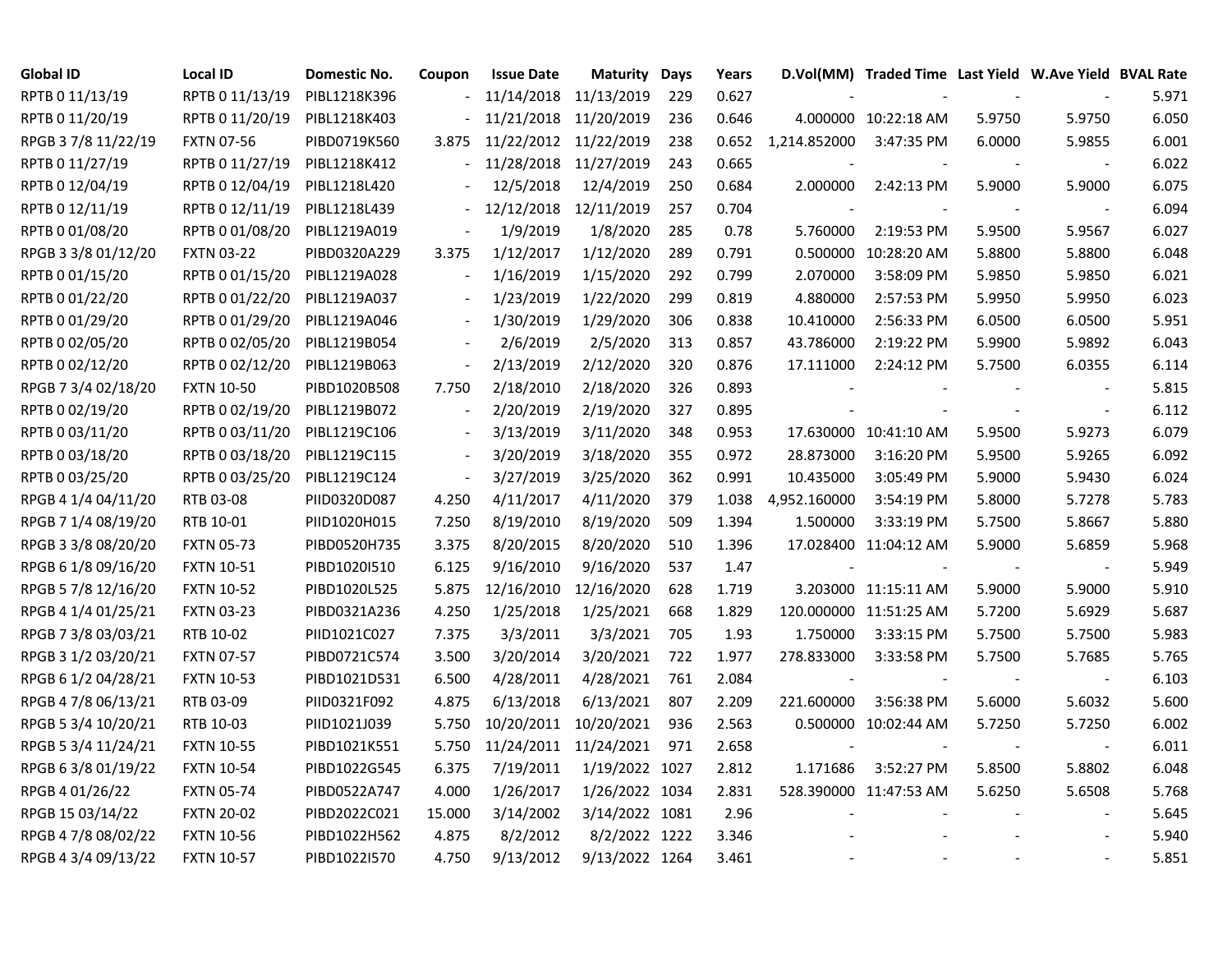| <b>Global ID</b>     | <b>Local ID</b>   | <b>Domestic No.</b> | Coupon | <b>Issue Date</b> | <b>Maturity Days</b> | Years  |              | D.Vol(MM) Traded Time Last Yield W.Ave Yield BVAL Rate |        |                          |       |
|----------------------|-------------------|---------------------|--------|-------------------|----------------------|--------|--------------|--------------------------------------------------------|--------|--------------------------|-------|
| RPGB 12 3/4 10/17/22 | <b>FXTN 20-03</b> | PIBD2022J033        | 12.750 | 10/17/2002        | 10/17/2022 1298      | 3.554  |              |                                                        |        |                          | 5.760 |
| RPGB 4 5/8 12/04/22  | RTB 05-11         | PIID0522L114        | 4.625  | 12/4/2017         | 12/4/2022 1346       | 3.685  | 686.270000   | 3:58:45 PM                                             | 5.5450 | 5.5134                   | 5.515 |
| RPGB 4 12/06/22      | <b>FXTN 10-58</b> | PIBD1022L585        | 4.000  | 12/6/2012         | 12/6/2022 1348       | 3.691  | 0.500000     | 9:08:04 AM                                             | 5.8500 | 5.8500                   | 5.697 |
| RPGB 13 02/20/23     | <b>FXTN 20-04</b> | PIBD2023B048        | 13.000 | 2/20/2003         | 2/20/2023 1424       | 3.899  |              |                                                        |        |                          | 5.756 |
| RPGB 5 1/2 03/08/23  | <b>FXTN 05-75</b> | PIBD0523C752        | 5.500  | 3/8/2018          | 3/8/2023 1440        | 3.943  | 534.300000   | 3:44:13 PM                                             | 5.5300 | 5.5402                   | 5.542 |
| RPGB 3 1/2 04/21/23  | <b>FXTN 07-58</b> | PIBD0723D588        | 3.500  | 4/21/2016         | 4/21/2023 1484       | 4.063  | 112.400000   | 3:50:13 PM                                             | 5.6250 | 5.5705                   | 5.576 |
| RPGB 11 7/8 05/29/23 | <b>FXTN 20-05</b> | PIBD2023E054        | 11.875 | 5/29/2003         | 5/29/2023 1522       | 4.167  |              |                                                        |        |                          | 5.852 |
| RPGB 3 1/4 08/15/23  | RTB 10-04         | PIID1023H046        | 3.250  | 8/15/2013         | 8/15/2023 1600       | 4.381  | 27.600000    | 3:51:47 PM                                             | 5.7500 | 5.7180                   | 6.035 |
| RPGB 11 3/8 10/23/23 | <b>FXTN 20-06</b> | PIBD2023J068        | 11.375 | 10/23/2003        | 10/23/2023 1669      | 4.569  |              |                                                        |        | $\blacksquare$           | 5.692 |
| RPGB 6 1/4 03/12/24  | RTB 05-12         | PIID0524C129        | 6.250  | 3/12/2019         | 3/12/2024 1810       | 4.956  | 7,721.600000 | 3:58:40 PM                                             | 5.5300 | 5.5227                   | 5.534 |
| RPGB 4 1/2 04/20/24  | <b>FXTN 07-59</b> | PIBD0724D595        | 4.500  | 4/20/2017         | 4/20/2024 1849       | 5.062  |              |                                                        |        | $\overline{\phantom{a}}$ | 5.601 |
| RPGB 12 3/8 06/03/24 | <b>FXTN 20-07</b> | PIBD2024F075        | 12.375 | 6/3/2004          | 6/3/2024 1893        | 5.183  |              |                                                        |        | $\blacksquare$           | 5.578 |
| RPGB 12 7/8 08/05/24 | <b>FXTN 20-08</b> | PIBD2024H086        | 12.875 | 8/5/2004          | 8/5/2024 1956        | 5.355  |              |                                                        |        | $\sim$                   | 5.660 |
| RPGB 4 1/8 08/20/24  | <b>FXTN 10-59</b> | PIBD1024H595        | 4.125  | 8/20/2014         | 8/20/2024 1971       | 5.396  | 12.224382    | 3:51:49 PM                                             | 5.6500 | 5.6924                   | 6.053 |
| RPGB 13 3/4 11/11/24 | <b>FXTN 20-09</b> | PIBD2024K091        | 13.750 | 11/11/2004        | 11/11/2024 2054      | 5.624  |              |                                                        |        |                          | 5.645 |
| RPGB 5 3/4 04/12/25  | <b>FXTN 07-61</b> | PIBD0725D618        | 5.750  | 4/12/2018         | 4/12/2025 2206       | 6.04   | 3,352.500000 | 3:44:10 PM                                             | 5.5950 | 5.5376                   | 5.559 |
| RPGB 12 1/8 04/14/25 | <b>FXTN 20-10</b> | PIBD2025D103        | 12.125 | 4/14/2005         | 4/14/2025 2208       | 6.045  |              |                                                        |        |                          | 5.600 |
| RPGB 3 5/8 09/09/25  | <b>FXTN 10-60</b> | PIBD1025I608        | 3.625  | 9/9/2015          | 9/9/2025 2356        | 6.45   | 214.200000   | 3:56:46 PM                                             | 5.6250 | 5.6266                   | 5.628 |
| RPGB 12 1/8 10/20/25 | <b>FXTN 20-11</b> | PIBD2025J116        | 12.125 | 10/20/2005        | 10/20/2025 2397      | 6.563  | 8.300000     | 3:43:21 PM                                             | 5.6750 | 5.6750                   | 5.599 |
| RPGB 18 1/4 11/29/25 | <b>FXTN 25-01</b> | PIBD2525K015        | 18.250 | 11/29/2000        | 11/29/2025 2437      | 6.672  |              |                                                        |        | $\overline{\phantom{a}}$ | 5.604 |
| RPGB 10 1/4 01/19/26 | <b>FXTN 20-12</b> | PIBD2026A122        | 10.250 | 1/19/2006         | 1/19/2026 2488       | 6.812  |              |                                                        |        | $\blacksquare$           | 5.604 |
| RPGB 6 1/4 02/14/26  | <b>FXTN 07-62</b> | PIBD0726B627        | 6.250  | 2/14/2019         | 2/14/2026 2514       | 6.883  | 1,625.000000 | 3:43:07 PM                                             | 5.6200 | 5.5256                   | 5.525 |
| RPGB 3 1/2 09/20/26  | RTB 10-05         | PIID1026I057        | 3.500  | 9/20/2016         | 9/20/2026 2732       | 7.48   | 16.400000    | 3:50:39 PM                                             | 5.6500 | 5.6572                   | 5.641 |
| RPGB 6 1/4 10/20/26  | RTB 15-01         | PIID1526J019        | 6.250  | 10/20/2011        | 10/20/2026 2762      | 7.562  |              | 11.720132 11:07:15 AM                                  | 5.8000 | 5.8000                   | 5.619 |
| RPGB 8 12/07/26      | <b>FXTN 20-13</b> | PIBD2026L139        | 8.000  | 12/7/2006         | 12/7/2026 2810       | 7.693  | 120.700000   | 3:43:02 PM                                             | 5.6750 | 5.5961                   | 5.575 |
| RPGB 5 3/8 03/01/27  | RTB 15-02         | PIID1527C023        | 5.375  | 3/1/2012          | 3/1/2027 2894        | 7.923  |              | 12.100000 11:08:16 AM                                  | 5.8000 | 5.8000                   | 5.800 |
| RPGB 4 3/4 05/04/27  | <b>FXTN 10-61</b> | PIBD1027E617        | 4.750  | 5/4/2017          | 5/4/2027 2958        | 8.099  | 2.650000     | 3:20:45 PM                                             | 5.7000 | 5.7000                   | 5.745 |
| RPGB 8 5/8 09/06/27  | <b>FXTN 20-14</b> | PIBD2027I140        | 8.625  | 9/6/2007          | 9/6/2027 3083        | 8.441  |              |                                                        |        |                          | 5.937 |
| RPGB 6 1/4 03/22/28  | <b>FXTN 10-63</b> | PIBD1028C635        | 6.250  | 3/22/2018         | 3/22/2028 3281       | 8.983  | 1,462.420000 | 3:49:59 PM                                             | 5.6100 | 5.5861                   | 5.594 |
| RPGB 9 1/2 12/04/28  | <b>FXTN 20-15</b> | PIBD2028L151        | 9.500  | 12/4/2008         | 12/4/2028 3538       | 9.687  |              |                                                        |        |                          | 5.607 |
| RPGB 67/8 01/10/29   | <b>FXTN 10-64</b> | PIBD1029A644        | 6.875  | 1/10/2019         | 1/10/2029 3575       | 9.788  | 738.200000   | 3:44:32 PM                                             | 5.5750 | 5.5720                   | 5.579 |
| RPGB 8 3/4 05/27/30  | <b>FXTN 20-16</b> | PIBD2030E166        | 8.750  | 5/27/2010         | 5/27/2030 4077       | 11.162 | 28.920000    | 3:49:55 PM                                             | 5.7650 | 5.7818                   | 5.596 |
| RPGB 12 1/2 07/28/30 | <b>FXTN 25-02</b> | PIBD2530G029        | 12.500 | 7/28/2005         | 7/28/2030 4139       | 11.332 |              |                                                        |        |                          | 5.650 |
| RPGB 11 1/4 01/26/31 | <b>FXTN 25-03</b> | PIBD2531A032        | 11.250 | 1/26/2006         | 1/26/2031 4321       | 11.83  |              |                                                        |        | $\overline{\phantom{a}}$ | 5.577 |
| RPGB 8 07/19/31      | <b>FXTN 20-17</b> | PIBD2031G171        | 8.000  | 7/19/2011         | 7/19/2031 4495       | 12.307 | 501.900000   | 3:21:02 PM                                             | 5.1300 | 5.5730                   | 5.579 |